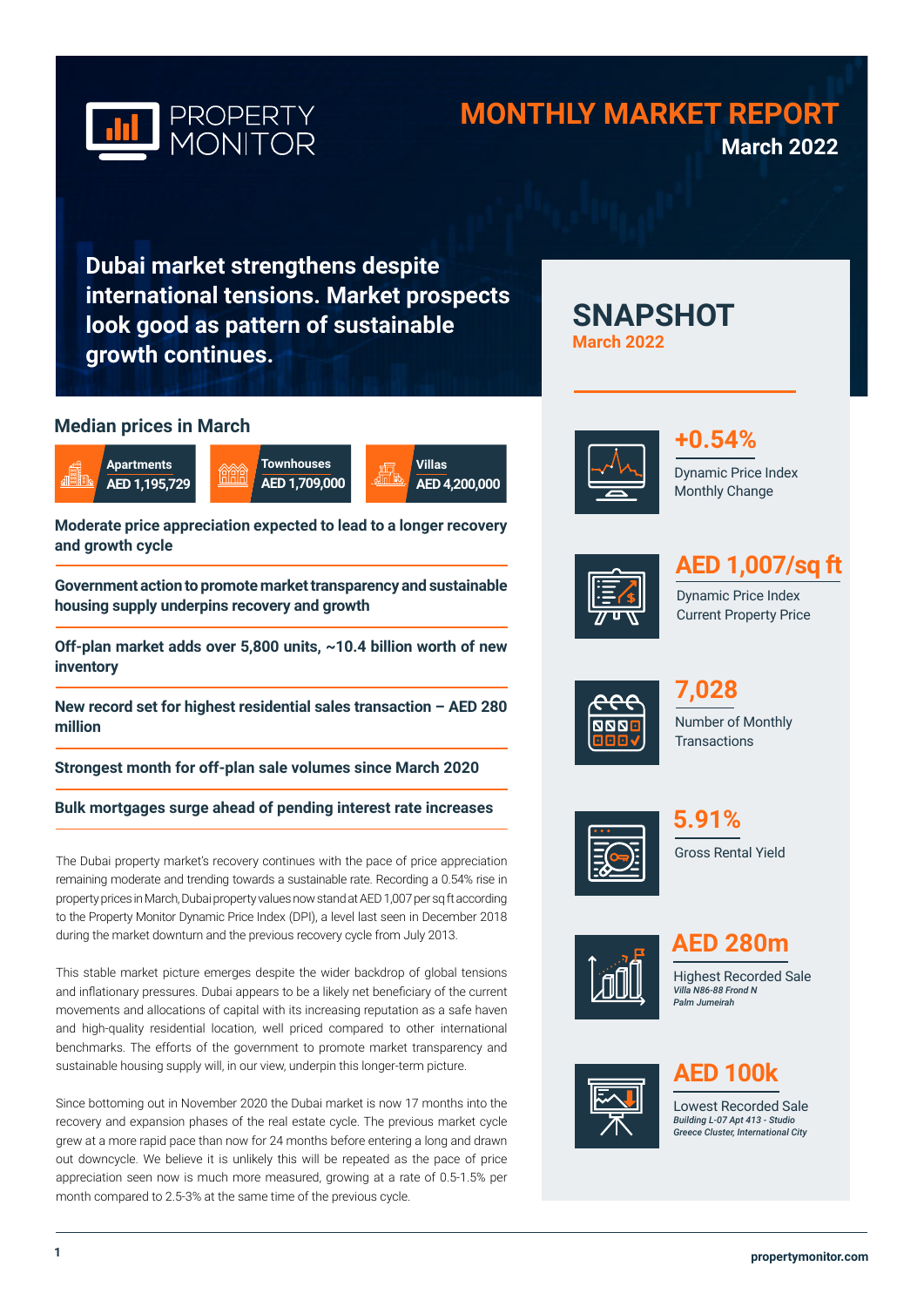

**While the resale and completed property market slows down under pressure from a combination of low inventory and a bid-ask spread between buyers and sellers that has stagnated, new off-plan development project launches continue to surge with over 5,800 new units entering the market for sale, with an anticipated combined gross sales value of ~AED 10.4 billion**

#### ZHANN JOCHINKE Chief Operating Officer *Property Monitor*

Should the market continue to appreciate at this moderate pace, and new project launches and the increase in supply be measured, restrained, and balanced appropriately with demand, we continue to believe the market has further to run and that the overall recovery period will surpass that of 2012-2014.

Transactions in March came in at 8,400 growing by 32.4% on a monthly basis and reaching a level that marks the month as the second highest performing March on record, only being surpassed by March 2010. This adds to the already record high number of transactions for the year reaching a total of 20,519 sales transactions for the first quarter, a 16.1% increase over 2010 which was the previous best Q1 on record.

While the resale and completed property market slows down under pressure from a combination of low inventory and a bid-ask spread between buyers and sellers that has stagnated, new off-plan development project launches continue to surge. In March, just over 5,800 residential units entered the market for sale with an anticipated combined gross sales value of ~AED 10.4 billion. Apartments represent 88.8% by volume of this new inventory, while townhouses and villas represent 9.8% and 1.4% respectively.

A total of 3,989 off-plan transactions were registered in March, increasing by a staggering 54.9% month-on-month and by 135.9% on a yearly basis. This follows year-on-year increases in January and February of 182.3% and 112.9% respectively and further demonstrates a continued resurgence in off-plan market. Title deed sales volumes also increased for the month, however at a greatly subdued pace by comparison, with transaction growing by 17%. In addition to strengthening on transaction count basis, the market share of off-plan transactions increased to 47.5% of the whole from 40.9% last month, reaching their highest level since the beginning of the COVID-19 pandemic. With the significant amount of new development projects launched in recent months, and several additional launches in the pipeline, market share of off-plan sales is set to increase further in the coming months and will likely return to a dominant market share position of over 50%.

Meanwhile, resales transactions—any subsequent sale of a property that follows the initial first-time sale from the developer, for an off-plan or completed project—stood at 2,947 in March representing a market share of 35.1%, up a subtle 0.7% month-on-month, and following on from a 4.5% uplift last month. This increase is against the trend where, for the last 12 months, resale transactions have been steadily declining and

is likely an isolated occurrence with initial sales expected to increase market share in the coming months in line with the growing amount of new development project launches, and the ongoing lack of affordable properties for resale in the villa and townhouse market.

Despite recent interest rate increases, the volume of mortgages increased by 46.3% in March recording a total of 2,312 loans and breaking the trend of their recent slowdown over the past five months where they averaged 1,721 monthly registrations. This month-onmonth increase is primarily the result of a significant amount of bulk mortgage registrations—those taken by developers and larger investors with multiple units—which accounted for 40.5% of all loans, up by 27.7% from last month. These bulk registrations were spread across several projects, most notably La Perla Blanca in Jumeirah Village Circle (146), The 8 Hotel in Palm Jumeriah (104), Millennium Atria in Business Bay (87), and 17 Icon Bay in Dubai Creek Harbour. With the odds rising that the US Federal Reserve will become more aggressive and raise interest rates by 50 basis points—or a half-percent—at each of its next two meetings it is likely that we will see bulk registrations remain high as developers and investors leverage assets and free up capital before rates become less favourable.

Breaking down the mortgage market further shows that another 33.2% of loans taken were new purchase money mortgages for residential properties that were also transferred during March, primarily by endusers with the average amount borrowed being AED 1.82m at a loanto-value ratio of 75.4%. The remaining 26.3% represents refinancing or new mortgages taken out in the months post transfer.

After momentarily jumping to over 6% last month, emirate-wide average gross rental yields fell to 5.9% in March, with yields for townhouses experiencing the lowest decrease falling from 5.58% to 5.50%, while gross yields for apartments and villas increased larger declines of just over 0.2% and now stand at just over 6.82% and at 4.84% respectively. This fluctuation in yields is not unexpected and may continue as the pace of rental rates is yet to find consistency against that of sales price appreciation.

Market headwinds and downside risks remain centered around the trajectory of: inflation with higher costs of living likely to weigh on housing demand; interest rate rises which raise monthly outgoings and pose a hurdle to purchasing for some end-user buyers; and affordability in the completed and resale markets for villas and townhouses which due to significant price growth over the past two years has made it challenging for many buyers to enter the market due to higher down payment requirements and transactional costs.

However, while these factors may affect sentiment and raise a barrier to purchasing for some buyers, we believe that other positive factors such as population growth, economic growth, and increased foreign direct investment—will offset the downside risks and the market will continue its bull run.

In the absence of affordable completed villas and townhouses, demand is expected to continue to gravitate towards off-plan alternatives where not only is there more bang for your buck, but developer payment plans offer an alternative to conventional mortgages which are soon to adjust further against the changes in monetary policy, particularly increases in the US Federal Funds Rate which due to the dirham-dollar peg has a direct impact on the UAE market.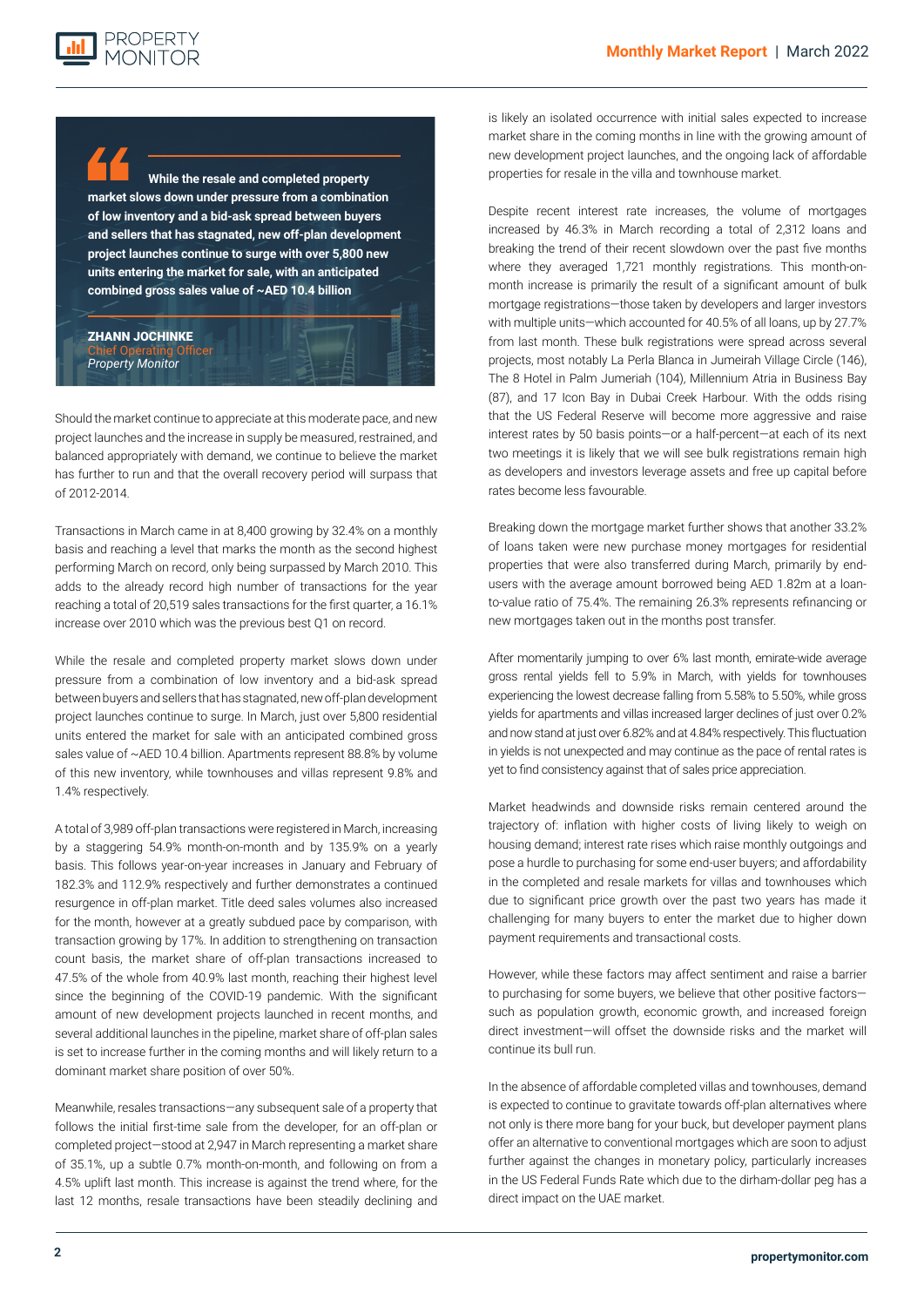

### PROPERTY MONITOR DYNAMIC PRICE INDEX



+0.54% **MoM Change \$**



**QoQ Change**





## AED 1,007 **Average Property Price Per Sq Ft**

### **DPI MONTHLY OVERVIEW**

| <b>Month</b>    | <b>Index</b><br><b>Value</b> | <b>MoM</b><br><b>Change</b> | <b>OoO</b><br><b>Change</b> | YoY<br><b>Change</b> | <b>Index Price</b><br>(AED/sq ft) |
|-----------------|------------------------------|-----------------------------|-----------------------------|----------------------|-----------------------------------|
| Mar 2022        | 140.58                       | 0.54%                       | 3.17%                       | 15.28%               | 1,007                             |
| Feb 2022        | 139.82                       | 1.12%                       | 3.48%                       | 16.71%               | 1,001                             |
| Jan 2022        | 138.27                       | 1.47%                       | 1.32%                       | 17.60%               | 990                               |
| Dec 2021        | 136.26                       | 0.85%                       | 0.80%                       | 17.17%               | 976                               |
| Nov 2021        | 135.11                       | $-0.99%$                    | 1.18%                       | 17.95%               | 968                               |
| Oct 2021        | 136.46                       | 0.95%                       | 3.81%                       | 19.94%               | 977                               |
| Sep 2021        | 135.18                       | 1.22%                       | 4.78%                       | 17.66%               | 968                               |
| Aug 2021        | 133.54                       | 1.60%                       | 5.72%                       | 18.54%               | 956                               |
| <b>Jul 2021</b> | 131.45                       | 1.89%                       | 5.15%                       | 15.09%               | 941                               |
| Jun 2021        | 129.01                       | 2.13%                       | 5.79%                       | 9.92%                | 924                               |
| May 2021        | 126.32                       | 1.05%                       | 5.44%                       | 5.41%                | 905                               |
| Apr 2021        | 125.01                       | 2.51%                       | 6.32%                       | 3.36%                | 895                               |
| Mar 2021        | 121.94                       | 1.79%                       | 4.86%                       | 1.32%                | 873                               |

The Property Monitor Dynamic Price Index (DPI) tracks trends of residential property prices throughout 42 key communities in Dubai and is indexed to a base period of January 2008.

At an emirate-wide level, the index value for March 2022 increased by 0.76 index points to 140.58 from 139.82 in February 2022, representing a month-on-month increase of 0.54%.

In March 2022, property prices stood at AED 1,007 per sq ft, down 18.4% from the market peak in September 2014 and are 28.3% above the market trough of April 2009. Property prices were last at these levels during the recovery phase of the previous market cycle in July 2013.

On a yearly basis, prices have increased by 15.3% in March 2022 and now mark 13 straight months of year-onyear increases. This solidifies the reversal from declines to gains trend and clearly shows a market that is well into the recovery phase and moving towards expansion.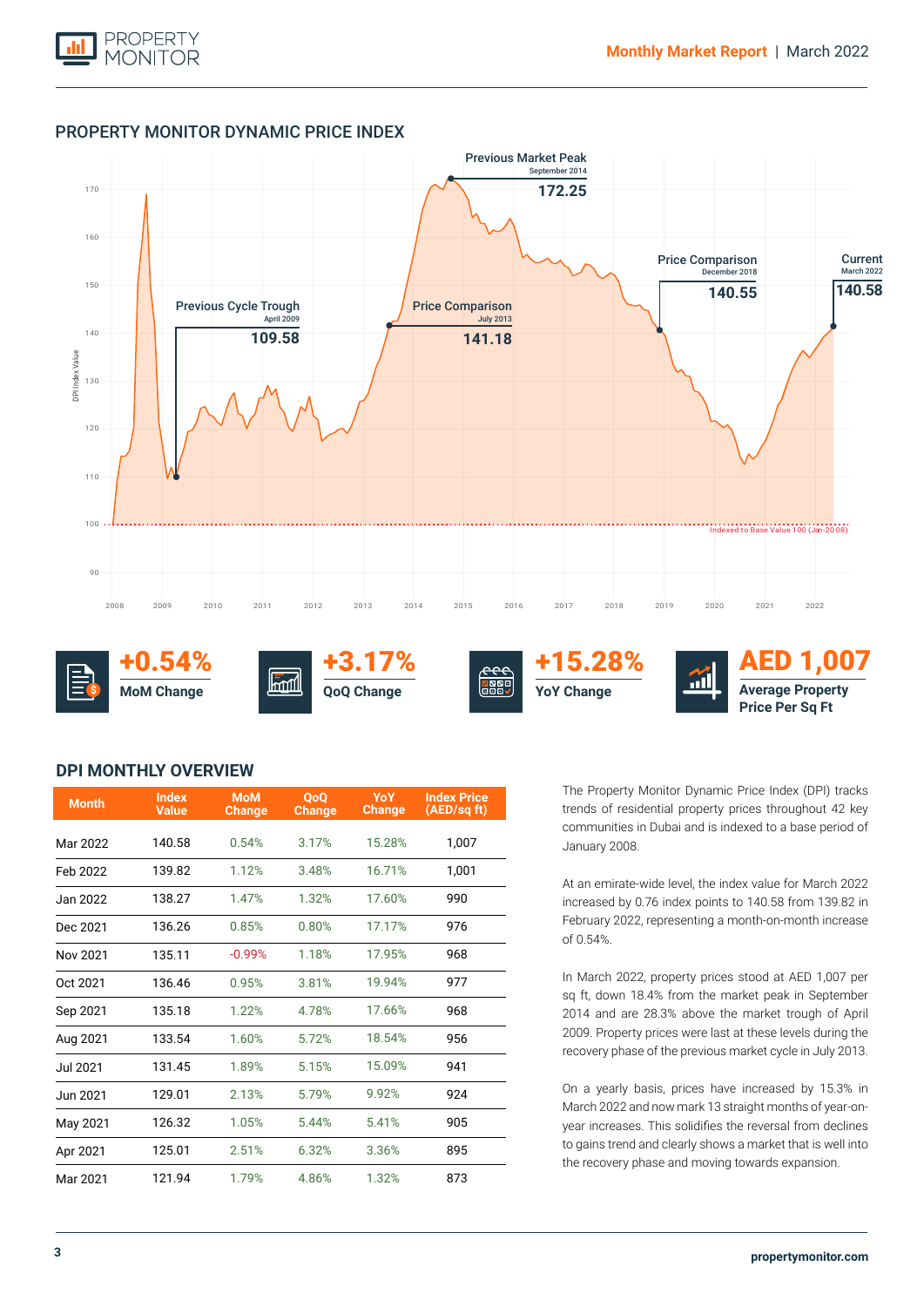



Transaction volumes in March stood at 8,400, growing by 32.4% on a monthly basis and registering the second highest March on record. During the month, the split between off-plan and completed property transactions remained in favour of the latter with title deeds accounting for 52.5% of all transactions, down 6.9% month-on-month. Completed properties have led the market for 22 months now, however, have begun to weaken and have been declining since their record high in January of 71.5%. The 12-month rolling average remains strong at 57.4% in March for completed properties, however with off-plan launches gradually increasing this is likely to decrease further in 2022.

For the ninth month in a row, Emaar Properties led the off-plan market with the bulk of developers' Oqood (off-plan) registrations, taking a market share of 21.9%. They recorded just over 900 transactions spread across a myriad of their projects with a higher concentration of sales at Grove in Creek Beach (126). This was followed by Talia in The Valley (86), and then by Burj Royale (63) and The St. Regis Residences (40) in Downtown.

DAMAC Properties was next, and close behind, at 20.7% of all off-plan registrations with the bulk of their sales occurring at the Costa Brava (331), Nice (164), and Santorini (129) phases of the newly launched DAMAC Lagoons master community. This was followed by Meydan Group taking 6% market share with the vast majority of activity in their Canal Front Residences buildings CF3 and CF4 which recorded a total of 85 Oqood registrations.

In the ongoing trend that emerged in 2020, a significant portion of title deed transactions were initial sales registered directly by developers for unsold inventory in completed projects. Out of a total of 5,453 initial developer sales recorded in March, 10.1% were in completed projects. It is important to note that several off-plan villa and townhouse transactions are registered as title deed transactions for parcels of 'land' by Dubai Land Department, these are omitted from this calculation to provide a true reflection of unsold inventory in completed projects.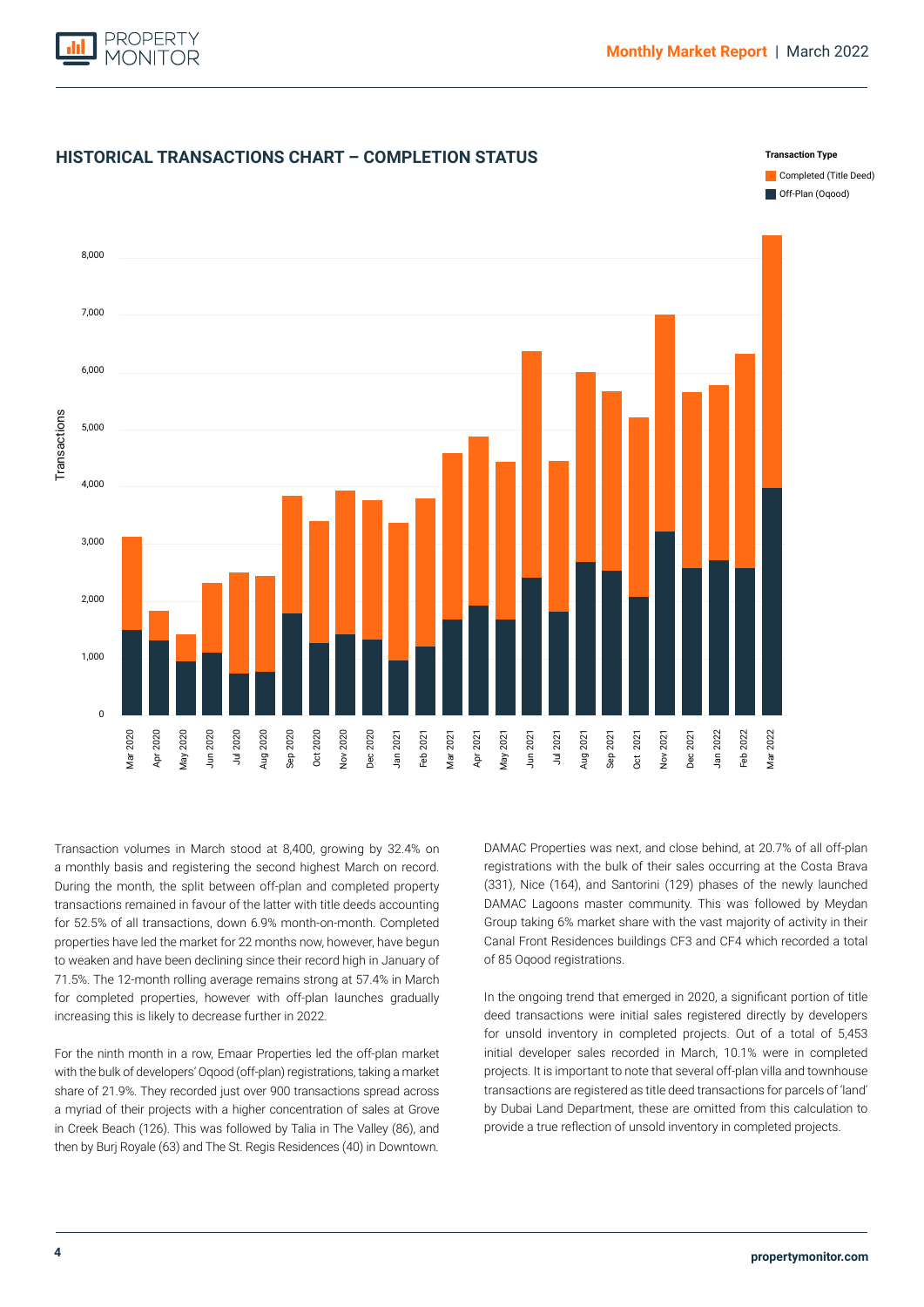

### **TOP 5 COMMUNITIES TABLE – OFF-PLAN AND COMPLETED**

### **Off-Plan / Oqood**

| Off-Plan Apartments  |                      |                     |                          |                                |                                 |                                   |                       |                       |
|----------------------|----------------------|---------------------|--------------------------|--------------------------------|---------------------------------|-----------------------------------|-----------------------|-----------------------|
| Rank<br>(this month) | Rank<br>(last month) | Rank<br>(last year) | <b>Community</b>         | <b>Total</b><br># Transactions | <b>Studio</b><br>(Median Price) | 1 <sub>BR</sub><br>(Median Price) | 2BR<br>(Median Price) | 3BR<br>(Median Price) |
|                      |                      |                     | Business Bay             | 469                            | 769.307                         | 973.194                           | 1.603.790             | 2,477,620             |
|                      |                      |                     | Mohammed Bin Rashid City | 288                            | 493.570                         | 1.225.000                         | 1.879.824             | 3,344,327             |
|                      |                      | 13                  | Dubai Creek Harbour      | 273                            |                                 | 1,280,888                         | 1.919.888             | 3,290,730             |
|                      | 4                    |                     | Jumeirah Village Circle  | 240                            | 459.900                         | 742.526                           | 1.081.828             | 1,052,500             |
|                      |                      |                     | Downtown Dubai           | 238                            | 878,000                         | 1,582,388                         | 2,689,819             | 4,440,544             |

#### Off-Plan Villas

| Rank<br>(this month) | Rank<br>(last month)     | Rank<br>(last year) | <b>Community</b>   | <b>Total</b><br># Transactions | 3BR<br>(Median Price)    | 4BR<br>(Median Price) | 5BR<br>(Median Price)    |
|----------------------|--------------------------|---------------------|--------------------|--------------------------------|--------------------------|-----------------------|--------------------------|
|                      |                          | ۰.                  | Arabian Ranches 3  | 59                             | 1.864.888                | 4,232,888             | 6,152,888                |
|                      |                          |                     | Al Barari          | 52                             |                          |                       | 6,091,505                |
|                      |                          | ۰.                  | DAMAC Lagoons      | 43                             | $\overline{a}$           |                       |                          |
|                      | $\overline{\phantom{a}}$ |                     | Tilal Al Ghaf      | 28                             | $\overline{\phantom{a}}$ | 6.981.500             | 10,742,000               |
|                      |                          |                     | Dubai Hills Estate | Δ                              |                          | 7,500,888             | $\overline{\phantom{a}}$ |

| Off-Plan Townhouses         |                          |                     |                   |                                |                       |                       |                       |                          |
|-----------------------------|--------------------------|---------------------|-------------------|--------------------------------|-----------------------|-----------------------|-----------------------|--------------------------|
| <b>Rank</b><br>(this month) | Rank<br>(last month)     | Rank<br>(last year) | Community         | <b>Total</b><br># Transactions | 2BR<br>(Median Price) | 3BR<br>(Median Price) | 4BR<br>(Median Price) | 5BR<br>(Median Price)    |
|                             | $\overline{\phantom{a}}$ | $\sim$              | DAMAC Lagoons     | 458                            |                       | 1,536,000             | 1,709,000             | 2,559,000                |
|                             |                          |                     | The Valley        | 116                            |                       | 1,509,888             | 1,852,888             | $\overline{\phantom{a}}$ |
|                             |                          |                     | Dubai South       | 105                            |                       | 1.500.000             | 1,750,000             |                          |
| Δ                           |                          |                     | Arabian Ranches 3 | 81                             |                       | 1.892.888             | 2,379,888             | 4,021,888                |
|                             |                          |                     | Villanova         | 50                             | 1,342,700             | 1,673,500             | 1,835,000             | $\overline{\phantom{a}}$ |

## **Completed / Title Deed**

| <b>Completed Apartments</b> |                      |                     |                         |                                |                                 |                       |                       |                       |
|-----------------------------|----------------------|---------------------|-------------------------|--------------------------------|---------------------------------|-----------------------|-----------------------|-----------------------|
| Rank<br>(this month)        | Rank<br>(last month) | Rank<br>(last year) | Community               | <b>Total</b><br># Transactions | <b>Studio</b><br>(Median Price) | 1BR<br>(Median Price) | 2BR<br>(Median Price) | 3BR<br>(Median Price) |
|                             | 3                    |                     | Dubai Marina            | 211                            | 596.000                         | 1,050,140             | ,830,000              | 2,727,100             |
|                             |                      |                     | <b>Business Bay</b>     | 195                            | 773.420                         | 1,250,000             | 1,803,145             | 2,575,000             |
|                             |                      |                     | Jumeirah Village Circle | 182                            | 420,000                         | 700.000               | 1,175,020             | 1,426,156             |
|                             |                      |                     | International City      | 173                            | 210,000                         | 307.000               | 692.500               | 1,508,000             |
|                             |                      |                     | Downtown Dubai          | 149                            | ,220,000                        | 1.450.000             | 2,625,000             | 5.217.000             |

| Completed Villas     |                      |                     |                    |                                |                       |                       |                       |
|----------------------|----------------------|---------------------|--------------------|--------------------------------|-----------------------|-----------------------|-----------------------|
| Rank<br>(this month) | Rank<br>(last month) | Rank<br>(last year) | <b>Community</b>   | <b>Total</b><br># Transactions | 3BR<br>(Median Price) | 4BR<br>(Median Price) | 5BR<br>(Median Price) |
|                      |                      |                     | Emirates Living    | 62                             | 3,050,000             | 5,100,000             | 7,900,000             |
|                      |                      |                     | Dubai Hills Estate | 60                             | 4,000,000             | 4,670,000             | 7,075,000             |
|                      |                      |                     | Arabian Ranches    | 44                             | 3,275,000             | 5,062,500             | 6,450,000             |
|                      | 14                   | 10                  | Jumeirah Park      | 28                             | 4,225,000             | 4,400,000             | 7,000,000             |
|                      | 16                   | 13                  | Arabian Ranches 2  | 23                             | 3,250,000             | 3,400,000             | 5,700,000             |

### Completed Townhouses

| Rank<br>(this month) | Rank<br>(last month) | Rank<br>(last year) | Community          | <b>Total</b><br># Transactions | 2BR<br>(Median Price)    | 3BR<br>(Median Price) | 4BR<br>(Median Price) | 5BR<br>(Median Price) |
|----------------------|----------------------|---------------------|--------------------|--------------------------------|--------------------------|-----------------------|-----------------------|-----------------------|
|                      |                      |                     | DAMAC Hills 2      | 101                            | 1.085.500                | 1,076,000             | 1,750,000             | 1,649,200             |
|                      |                      |                     | Dubai Hills Estate | 25                             | $\overline{\phantom{a}}$ | 2.790.000             | 3.387.500             | 3,600,000             |
|                      |                      |                     | Villanova          | 23                             | 1,380,000                | 1.600.000             | 1,900,000             |                       |
|                      |                      |                     | Reem               | 23                             | $\sim$                   | 1.915.000             | 2.450.000             |                       |
|                      |                      |                     | Town Square        | 22                             | н.                       | ,727,500              | 2,125,000             |                       |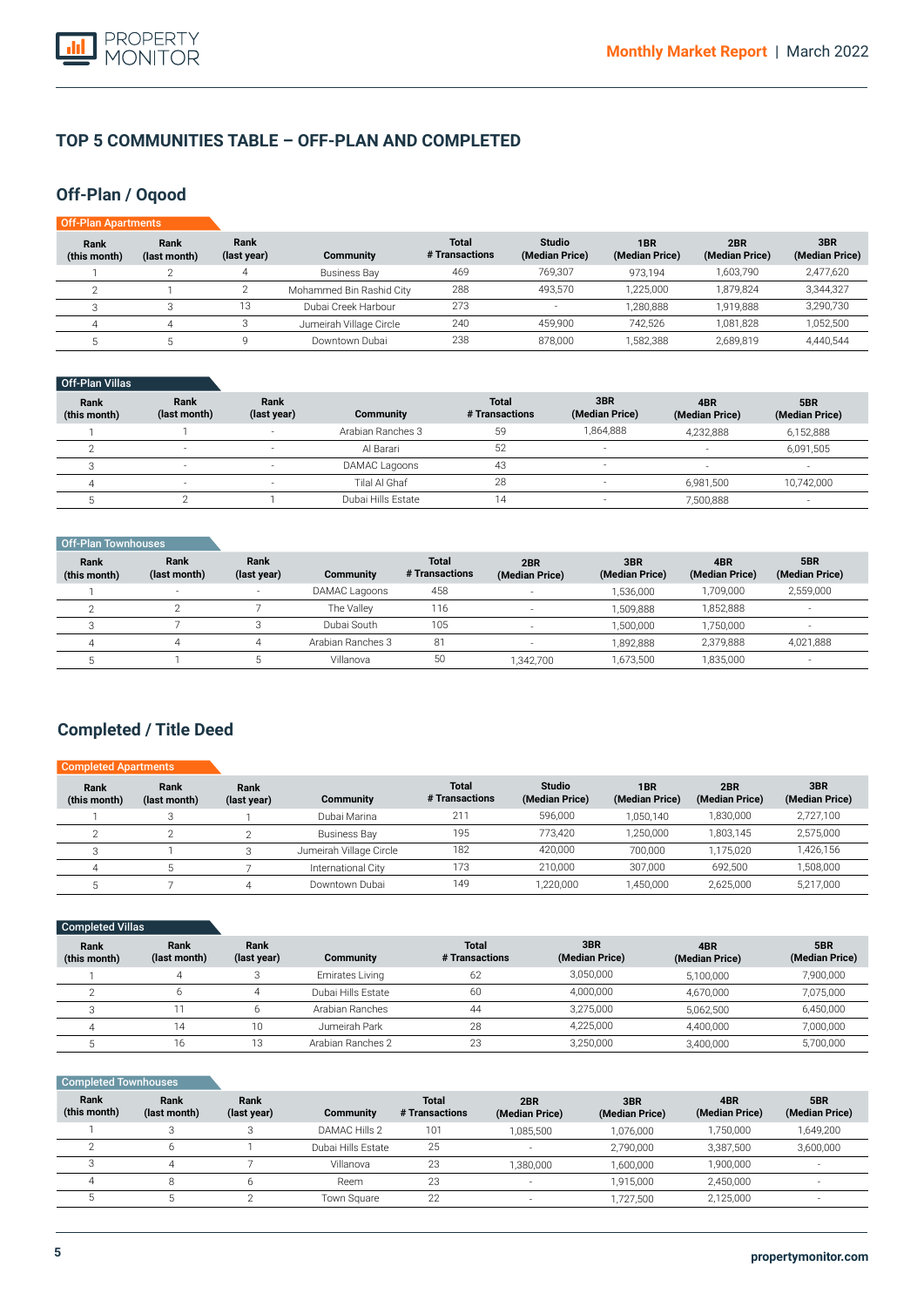

### **HISTORICAL TRANSACTIONS CHART – SALES RECURRENCE**



In March 2021, the market share of initial developer sales fell by 0.7% to 64.9% versus resale transactions. Initial developer sales have slowly been clawing back market share after resales gained popularity in June 2020 following the lifting of COVID-19 mobility restriction. The 12-month rolling average now stands at 36.9% for resale, which is continually trending down towards the levels of 2019 and 2020, 33.2% and 33.8% respectively.

Business Bay was the most popular master development for initial sales, where 11.9% of all such transactions occurred. Peninsula Two, topped the leaderboard with 123 registrations and was followed by the earlier release at the Peninsula section in Business Bay of Peninsula One (109). Taking second place was DAMAC Lagoons, where initial sales held 11.5% market share and just under 627 transactions were recorded. The Costa Brava sub-community led the way with 331 initial sales and was followed by Nice with 164, then Santorini with 129 sales.

Coming in third for March was Jumeirah Village Circle which claimed 7.5% market share with 404 sales and was driven by Pantheon Elysee III with 98 initial sales, followed by The One at Jumeirah Village Circle and Park View Tower with 49 and 29 sales, respectively.

The top master developments for residential resale transactions were Dubai Marina with 8.4% of such transactions across multiple projects the highest level of sales occurred at The Residences at Marina Gate (16). This was followed by International City at a 7.5% market share and transactions concentrated in the Emirates and England clusters. Closing out the top three master developments was Downtown Dubai holding 6.6% of the market with The Address Residences at Dubai Mall (19) being the most sought-after project.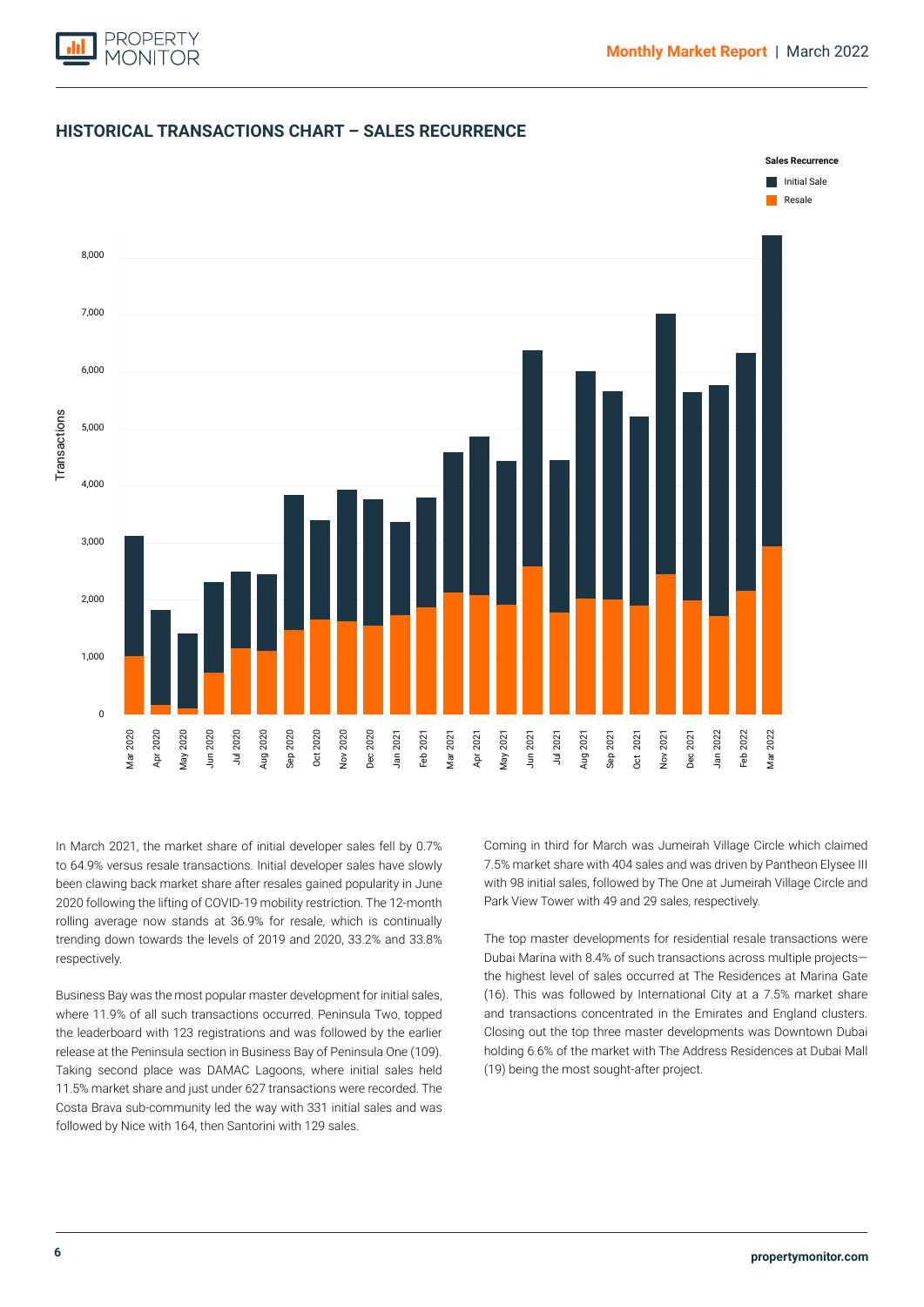

### **TOP 5 COMMUNITIES TABLE – INITIAL SALE AND RESALE**

### **Initial Sale**

| <b>Initial Sale Apartments</b> |                      |                     |                          |                                |                                 |                       |                       |                       |
|--------------------------------|----------------------|---------------------|--------------------------|--------------------------------|---------------------------------|-----------------------|-----------------------|-----------------------|
| Rank<br>(this month)           | Rank<br>(last month) | Rank<br>(last year) | <b>Community</b>         | <b>Total</b><br># Transactions | <b>Studio</b><br>(Median Price) | 1BR<br>(Median Price) | 2BR<br>(Median Price) | 3BR<br>(Median Price) |
|                                |                      |                     | <b>Business Bay</b>      | 531                            | 781.030                         | 1,003,606             | 1,640,228             | 2,496,549             |
|                                |                      |                     | Jumeirah Village Circle  | 311                            | 459,900                         | 748.614               | 1.093.828             | 1,235,000             |
| З                              |                      | 18                  | Dubai Creek Harbour      | 292                            | $\overline{\phantom{a}}$        | 1.306.230             | 1,940,888             | 3,355,888             |
|                                |                      | 4                   | Mohammed Bin Rashid City | 277                            | 500,646                         | 1,225,000             | 1,879,824             | 3,369,667             |
|                                |                      |                     | Downtown Dubai           | 233                            | 878,000                         | 1.616.444             | 3,142,932             | 4,466,888             |

### Initial Sale Villas

| Rank<br>(this month) | Rank<br>(last month) | Rank<br>(last year) | Community                | <b>Total</b><br># Transactions | 3BR<br>(Median Price)    | 4BR<br>(Median Price) | 5BR<br>(Median Price) |
|----------------------|----------------------|---------------------|--------------------------|--------------------------------|--------------------------|-----------------------|-----------------------|
|                      |                      | 20                  | Mohammed Bin Rashid City | 114                            |                          | 9.333.000             | 11.122.800            |
|                      |                      |                     | Arabian Ranches 3        | 96                             |                          | 4,726,888             | 6,159,888             |
|                      |                      |                     | DAMAC Lagoons            | 56                             | $\sim$                   | -                     | -                     |
|                      | $\sim$               |                     | Al Barari                | 52                             | $\overline{\phantom{0}}$ |                       | 6,091,505             |
|                      |                      |                     | Dubai Hills Estate       | 34                             | 3.224.194                | 4,211,888             | 9,124,644             |

#### **Initial Sale Townhouses**

| Rank<br>(this month) | Rank<br>(last month) | Rank<br>(last year)      | Community         | <b>Total</b><br># Transactions | 3BR<br>(Median Price) | 4BR<br>(Median Price) | 5BR<br>(Median Price) |
|----------------------|----------------------|--------------------------|-------------------|--------------------------------|-----------------------|-----------------------|-----------------------|
|                      |                      | $\overline{\phantom{a}}$ | DAMAC Lagoons     | 572                            | 1,536,000             | 1.709.000             | 2,559,000             |
|                      |                      | 10                       | The Vallev        | 109                            | 1,522,810             | 853,888               |                       |
|                      | 13                   |                          | Dubai South       | 99                             | 1,500,000             | ,750,000              | 2,850,000             |
|                      |                      |                          | DAMAC Hills 2     | 75                             | 1,115,500             | 1.705.000             | 1,889,440             |
|                      |                      |                          | Arabian Ranches 3 | 62                             | 1,921,888             | 2,379,888             | $\sim$                |

### **Resale**

#### **Rank (this month)** 1  $\overline{2}$ 3 4 5 **Rank (last month)** 1 4 3 5 2 **Rank (last year)** 1 4  $\overline{2}$ 10 5 **Community**  Dubai Marina International City Downtown Dubai Business Bay Jumeirah Village Circle **Total # Transactions** 197 173 154 133 111 Resale A **Studio (Median Price)** 596,000 210,000 1,220,000 666,500 364,580 **1BR (Median Price)** 1,100,000 307,000 1,325,000 1,191,840 600,000 **2BR (Median Price)** 1,830,000 692,500 2,500,000 1,600,000 1,175,020 **3BR (Median Price)** 2,913,550 1,508,000 4,964,593 2,266,643 1,469,037

| <b>Resale Villas</b> |                      |                     |                    |                                |                       |                       |                       |
|----------------------|----------------------|---------------------|--------------------|--------------------------------|-----------------------|-----------------------|-----------------------|
| Rank<br>(this month) | Rank<br>(last month) | Rank<br>(last year) | <b>Community</b>   | <b>Total</b><br># Transactions | 3BR<br>(Median Price) | 4BR<br>(Median Price) | 5BR<br>(Median Price) |
|                      |                      |                     | Emirates Living    | 62                             | 3,050,000             | 5,100,000             | 7,900,000             |
| $\sim$               |                      |                     | Dubai Hills Estate | 40                             | 4,200,000             | 4.975.000             | 7,000,000             |
|                      |                      |                     | Arabian Ranches    | 36                             | 3.275.000             | 5.062.500             | 6,437,500             |
| $\Delta$             | 10                   |                     | Jumeirah Park      | 27                             | 4,225,000             | 4,450,000             | 7,000,000             |
|                      | 12                   | 14                  | Arabian Ranches 2  | 20                             | 3,250,000             | 3,750,000             | 5,700,000             |

#### Resale Townhouses

| Rank<br>(this month) | Rank<br>(last month) | Rank<br>(last year) | Community          | <b>Total</b><br># Transactions | 2BR<br>(Median Price) | 3BR<br>(Median Price) | 4BR<br>(Median Price) | 5BR<br>(Median Price) |
|----------------------|----------------------|---------------------|--------------------|--------------------------------|-----------------------|-----------------------|-----------------------|-----------------------|
|                      |                      |                     | DAMAC Hills 2      | 41                             |                       | 1.030.000             | -                     | 1,649,200             |
|                      |                      |                     | Villanova          | 31                             | 1.380.000             | 1.560.000             | 1.842.500             |                       |
|                      |                      |                     | Dubai Hills Estate | 24                             |                       | 2.790.000             | 3,375,000             | 3,600,000             |
|                      |                      |                     | Reem               | 23                             |                       | 1.915.000             | 2,450,000             |                       |
|                      |                      |                     | Town Square        | 22                             | $\sim$                | 1.727.500             | 2,125,000             |                       |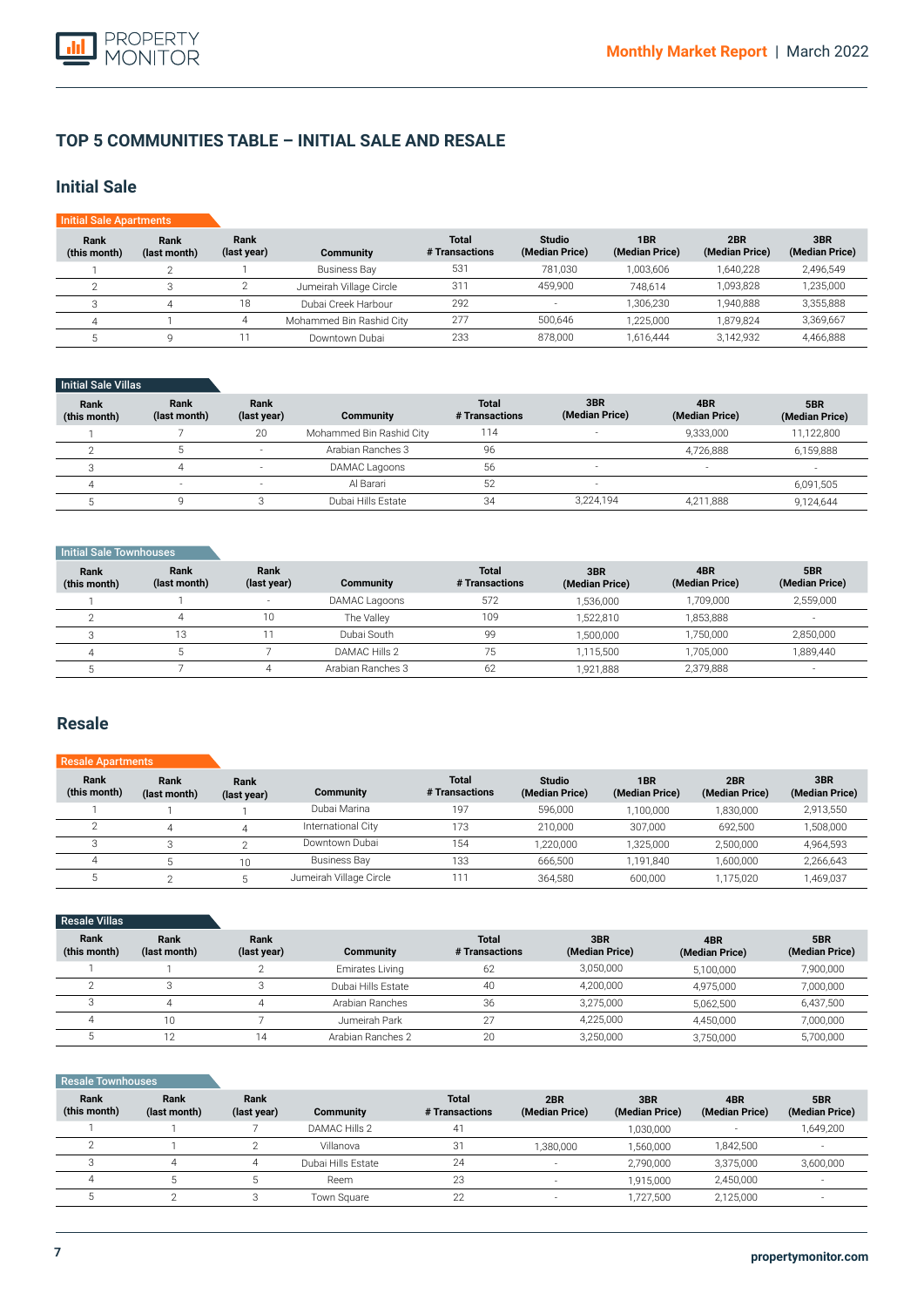

**PRICE TIERS (AED) – MARCH 2022 PRICE TIERS (AED) – FEBRUARY 2022**



### **PRICE TIERS (AED) MONTHLY COMPARISON**

|             | <b>March 2022</b> | February 2022 | <b>MoM Change</b> |
|-------------|-------------------|---------------|-------------------|
|             |                   |               |                   |
| $500K$      | 11.8%             | 12.1%         | $-0.31%$          |
| 500K-750K   | 8.6%              | 12.2%         | $-3.58%$          |
| 750K-1M     | 8.9%              | 8.6%          | 0.34%             |
| $1M-1.5M$   | 16.1%             | 15.7%         | 0.35%             |
| $1.5M - 2M$ | 20.4%             | 18.6%         | 1.77%             |
| $2M-3M$     | 13.9%             | 14.5%         | $-0.62%$          |
| $3M-5M$     | 11.7%             | 11.3%         | 0.41%             |
| $5M-10M$    | 5.6%              | 4.6%          | 1.02%             |
| $10M+$      | 3.0%              | 2.4%          | 0.59%             |

### **Record transaction**

**Date:** 31 March 2022 **Property:** Villa N66-68, Frond N, Palm Jumeriah **Price:** AED 280m **Broker:** Conor McKay | Belleview Real Estate

*After villa D106 on Palm Jumeirah holding the record for the highest sale (AED 185m) of a residential property in Dubai for nearly seven years, the record has been blown out of the water by nearly AED 100m.*

Growing 1.8% month-on-month, the AED 1.5m-2m price tier reached 20.4%—the sixth highest position for the price tier on record. DAMAC Lagoons has been the biggest driver of growth in this tier with sales averaging AED 779 per sq ft hitting the mark and attracting end-users and investors alike.

After abating momentarily in January and rebounding modestly in February the AED 5m-10m and AED 10m+ price tiers experienced continued growth increasing 1.02% and 0.59% month-on-month. Sales of premium off-plan properties at Alaya in Tilal Al Ghaf, Elie Saab II in Arabian Ranches III, and Chorisia Villas in Al Barari have been the primary drivers, with resales of villas on Palm Jumeriah the most notable for completed properties contribution, including the highest ever residential sale – Villa N86-88 Frond N for AED 280m.

In March, properties mid-tier of AED 1m–3m, again accounted for the largest share of the market at 50.3%, growing 1.5% from last month. The low-price tiers with property values under than AED 1m now represents 29.4% of the market, down by 3.6% from February, and after briefly falling last month the high-end price tiers—properties over AED 3m—now represents 20.3% of the market, up by just over 2% month-on-month.